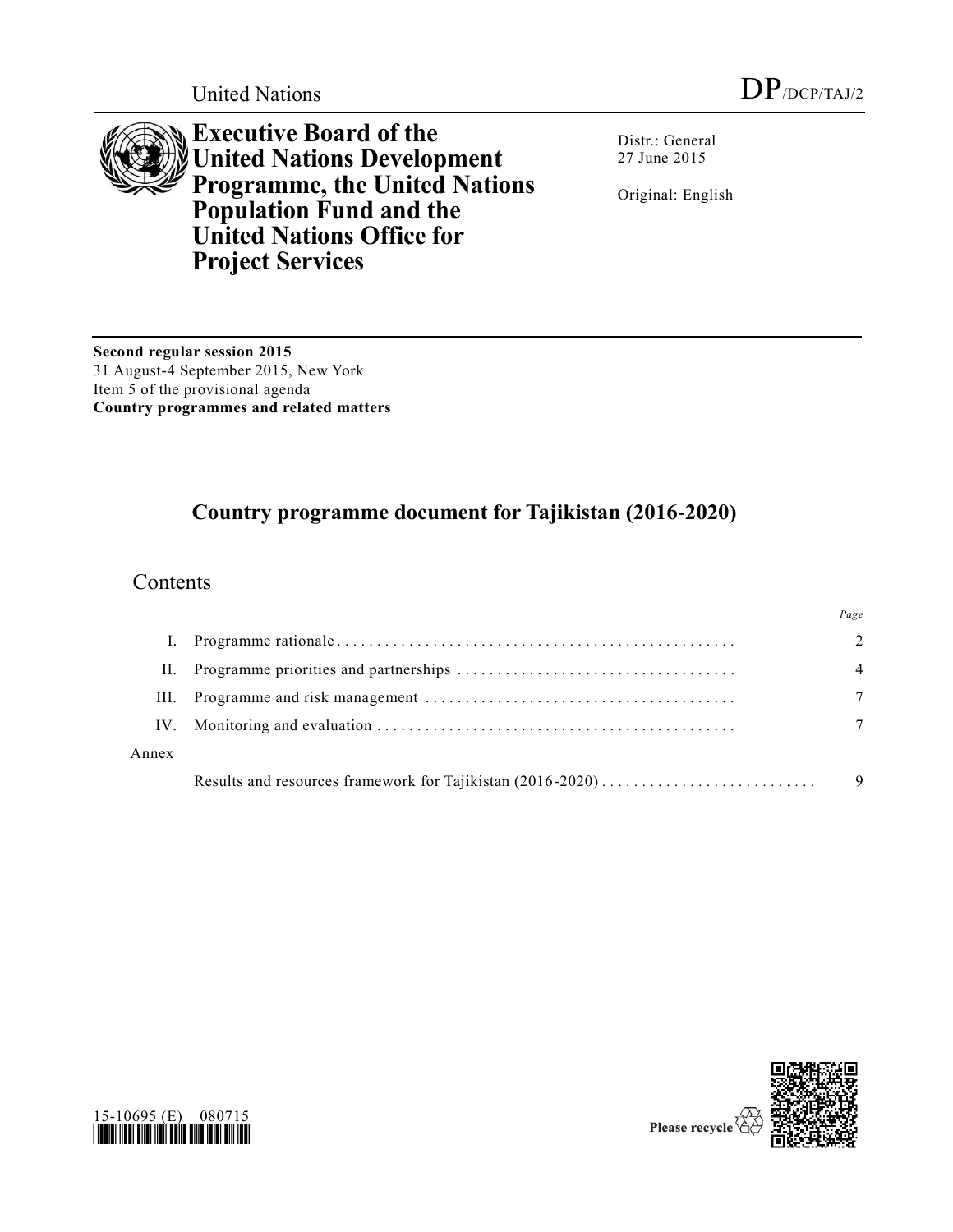### **I. Programme rationale**

1.Tajikistan is a landlocked, mountainous country in Central Asia with a population of 8.3 million, according to the national Agency of Statistics, and with gross national income per capita at \$990, based on 2013 worldwide development indicators complied by the World Bank. Tajikistan is the only low-income country in the Europe and the Commonwealth of Independent States region, according to [World Bank country data.](http://data.worldbank.org/country/tajikistan) The country borders Afghanistan to the South, China to the East, Kyrgyzstan to the North, and Uzbekistan to the West. Barely 7 per cent of the country's land is arable. Tajikistan possesses vast water resources stored in glaciers, lakes and underground sources.

2.Recovery from the devastating social and economic consequences of civil war and the start of reforms led to steady, though unequal, growth over the past decade averaging 8 per cent annually, according to World Bank country data. Poverty declined from 81 per cent in 1999 to approximately 32 per cent in 2014, according to the National Development Strategy review report 2014, thereby allowing the country to meet Millennium Development Goal (MDG) 1 Enrolment and completion of primary education are near universal with good gender parity, and the maternal mortality rate halved between 2000 and 2013. Tajikistan is among the top 10 economies that improved most in 2013-2014, making it easier to do business, according to the Doing Business Report 2015. Despite these impressive results, Tajikistan still faces a number of challenges.

3.Poverty remains widespread in rural areas, especially in the Khatlon region and Gorno Badakshan Autonomous Oblast, and inequality is growing.1 Women and girls from rural areas and the youth population continue to be disadvantaged as a result of inadequate job opportunities and limited access to health, education, safe water, energy and other public services, owing to obsolete infrastructure and poor maintenance. Unemployment, disabilities and HIV/AIDS are also factors of exclusion and vulnerability for men and women, particularly in rural areas. Weak governance, accountability and transparency and limited participation undermine the capacity of institutions to deliver those services to all citizens. Corruption is prevalent despite a slightly positive trend observed since 2010 that came on the heels of the Government's ongoing measures to address it, especially the country's accession to the United Nations Convention Against Corruption and adoption of a "rather strong and comprehensive anti-corruption law"*.* 2 Lack of an effective free legal aid system hampers access to justice for vulnerable groups; in remote areas, access to information and civil registry services is limited.3

4.Lack of private sector employment opportunities, particularly for youth and women, are a challenge to poverty reduction<sup>4</sup> and inclusive economic growth. Young people represent over 40 per cent of the population, accounting for 60 per cent of the registered unemployed and represent a large share (over 15 per cent) of discouraged workers. Female employment rates remain at 25 per cent, and the male-female wage gap is significant.5 Limited

<sup>1</sup> Percentage of loss in human development, i.e., the gap between the human development index (HDI) and inequality-adjusted HDI increased from 18 per cent in 2012 to 19.2 per cent in 2013, *Human Development Report 2014*.

<sup>2</sup> "Overview of corruption and anti-corruption in Tajikistan," Transparency International, 2013.

<sup>3</sup> According to the "Legal problems of vulnerable groups in Tajikistan" survey, 13.5 per cent of households have a family member without a passport, 3.5 per cent without birth certificates, 2.3 per cent and 2.7 per cent lacking residence and marriage certificates, respectively.

<sup>4</sup> Recent presidential addresses to Parliament and the nation have set quantitative targets for national development by 2020: to double GDP and to reduce poverty to 20 per cent, while also expanding the middle class.

<sup>5</sup> Female wage in the real sector represents only 40.7 per cent of male wage, "Man and women in Tajikistan", Agency of Statistics under the President of Tajikistan, 2015.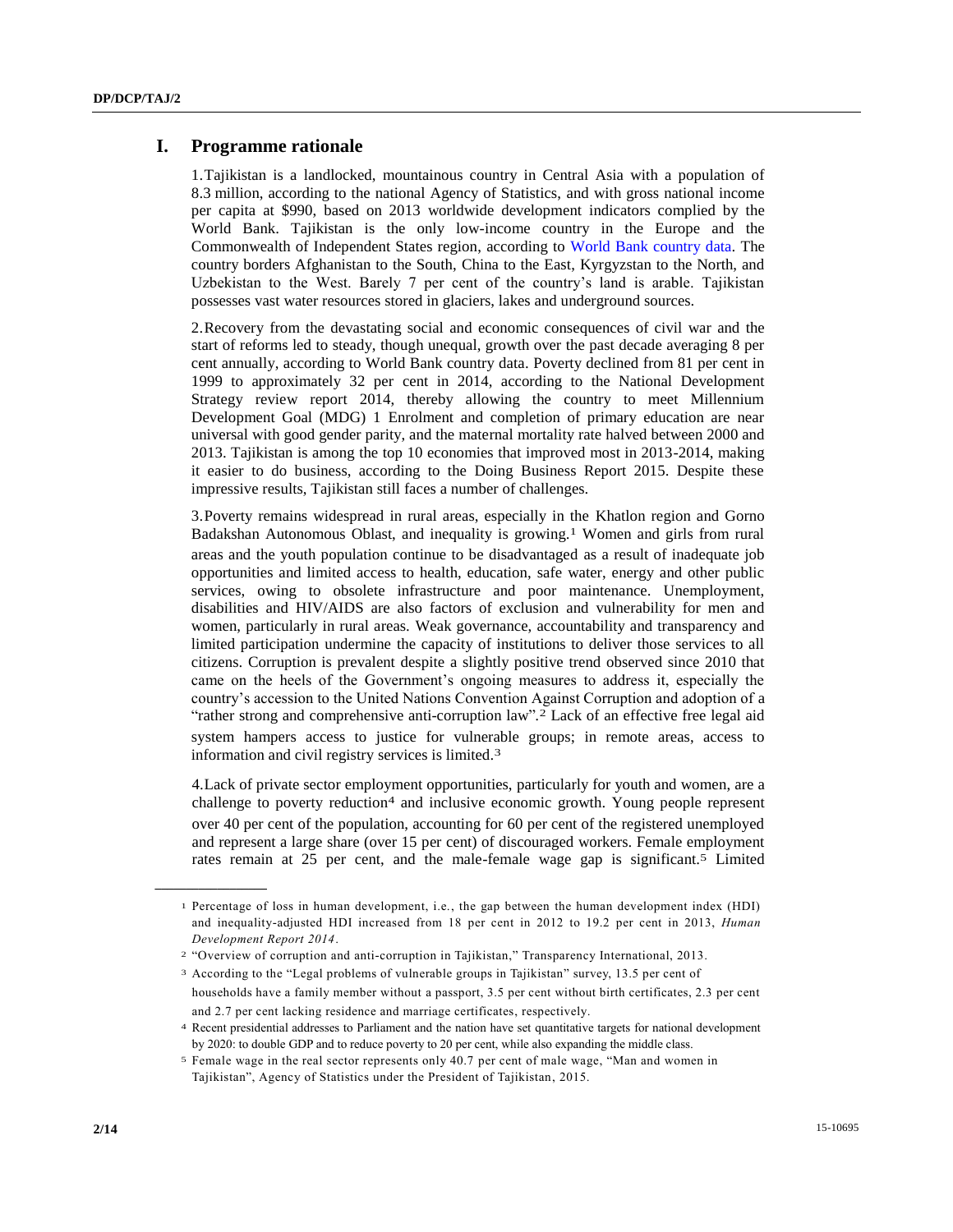availability of electricity, affordable finance, new technologies and skilled labour impedes the ability of local businesses to grow. Legal frameworks and business regulations are improving but are often not properly implemented. Foreign trade opportunities, access to international transportation and communication systems are limited. The agriculture sector generates about 53 per cent of employment while it makes just 20 per cent of gross domestic product (GDP). Weak access to markets, credit, land and irrigation, as well as low economies of scale, poor product diversification and land degradation remain important challenges for farmers. Obsolete infrastructure, limited investments, unclear institutional and legal frameworks and weak management undermine the country's ability to capitalize on its abundant water resources, which ought to be sufficient to satisfy irrigation, consumption and electricity generation needs. Implementation of agrarian and water sector reforms is therefore critical, particularly for the 77 per cent of the poor who live in rural areas.

5.Growing risks of climate change and disasters, with limited response capabilities, affect the poor severely, as reported in the third national communication to the United Nations Framework on Climate Change 2014. Rural populations are more vulnerable to disasters such as droughts, floods and earthquakes. Urban populations are also exposed to earthquakes and hazards from poor waste management and growing pollution. Institutional capacities are insufficient to implement adaptation policies and the lack of insurance mechanisms poses additional risks. Unstable energy supply hinders economic growth, job creation, schools and hospitals, disproportionately affecting about one million of the rural population, leaving children and women especially vulnerable. Only some 49 per cent of the rural population has access to safe drinking water. The water and sanitation systems are frequently interrupted by power outages. National water governance and management systems require improvement.

6.Different population groups face different vulnerabilities requiring particular attention: women and girls in rural areas, unemployed youth and persons with disabilities. Gender inequality is pervasive despite a legal framework that protects women's rights. Violence against women and girls is widespread.6 Women's rights awareness and participation in decision-making are low. Persons with disabilities often face stigma and discrimination and suffer from negative perceptions, lack of appropriate legal and social protection. Young people often have no voice in decision-making.

7.Tajikistan is particularly vulnerable to external shocks and regional economic crises, and remittances contributed 42 per cent to GDP in 2014, according to World Bank estimates. The country's Migration Service reported that in 2014, 834,000 Tajiks left Tajikistan (106,400 women) in search of employment, mostly in the Russian Federation. However, recent data indicate a declining trend in remittance inflow (approximately 30 per cent decline this year compared to 2014 according to the International Monetary Fund) and a potential wave of returning migrants<sup>7</sup> triggered by the currency crisis in the Russian Federation and in the region. Consequently, poverty, unemployment and vulnerability are expected to rise. Furthermore, Tajikistan is susceptible to various challenges posed by its landlocked geography and the potential instability in Afghanistan. This calls for increased regional cooperation to enhance connectivity and legal movement of people, goods and services and to manage transboundary water resources more effectively. UNDP neutrality and impartiality enables the organization to facilitate inter-governmental cooperation in this area in an innovative and collaborative way, for example, through the livelihood

<sup>6</sup> According to "Medical and demographic assessment of Tajikistan," 2012, 19 per cent of all women (15 to 49 years old) and one fifth of married women reported different types of domestic violence.

<sup>7</sup> Official migration data report a 10 to 15 per cent decline in the number of labour migrants leaving Tajikistan in 2014.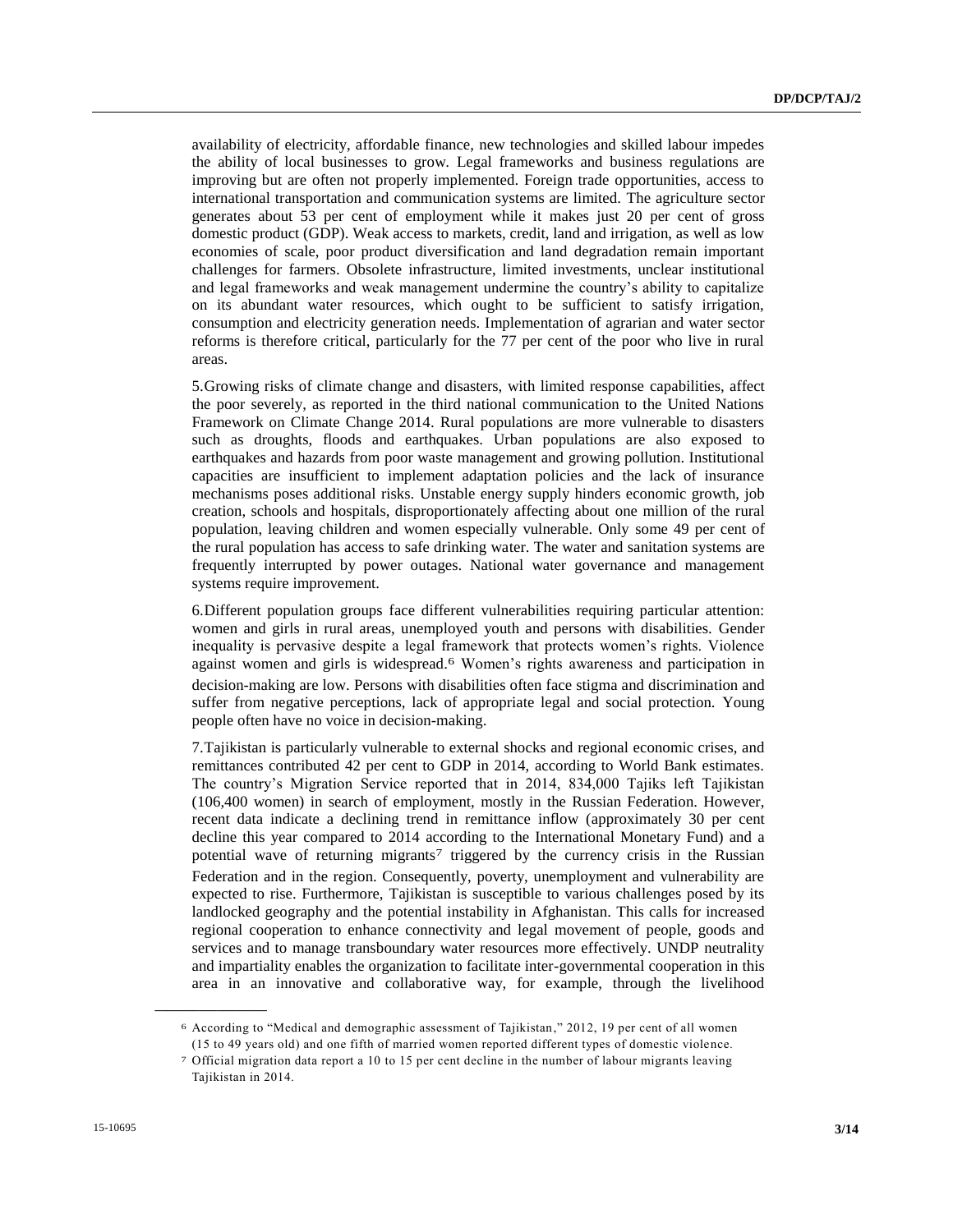improvement project between the governments of Tajikistan and Afghanistan in the Tajik-Afghan border area supported by the Government of Japan through the Japan International Cooperation Agency.

8.During the current country programme cycle, UNDP contributed significantly to achieving a number of outcome-level results. A recent government review of the National Development Strategy recognized the UNDP contribution to participatory planning processes at the district level among the most notable achievements.8 A participatory and integrated cross-sectoral approach to local development enabled communities to benefit from a better business enabling environment and access to economic infrastructure and microfinance, generating jobs and incomes as reported in the rural growth programme evaluation report of 2013. UNDP policy advice and technical assistance also strengthened institutional capacities in promoting the rule of law and water sector reforms.

9.The 2014 annual report of the Republican Centre for Tropical Disease Control recognized, as part of its outcome-level evaluation, that the multi-sectoral integrated approach brings better, more sustainable results, an important lessons learned, as vividly demonstrated by the UNDP contribution to the near elimination of malaria, from 2,500 cases in 2005 to seven in 2014, and the near achievement of MDG 6. A unified framework for coordinated and coherent policy, capacity development and advocacy efforts of public health structures and various non-health sector actors, including governmental institutions responsible for agriculture, water management, education and border security, as well as civil society and local communities, contributed to the achievement of this result, as reported in the outcome evaluation 2013 of the national HIV/AIDS, tuberculosis and malaria control programme, 2010-2013.

10. As mentioned before, Tajikistan is exposed to a wide array of internal and external vulnerabilities, which are inter-linked and reinforce each other, thereby increasing the risk of complex, compound crisis situations. Addressing these vulnerabilities simultaneously is critical for strengthening the country's and its populations' resilience and for ensuring sustainability of development gains. Experiences gained through the multi-sectoral integrated approach to solving complex problems and achieving sustainable results will guide the implementation of this country programme. Involvement of stakeholders and coherent efforts at the policy, institutional and individual levels will be essential for success.

### **II. Programme priorities and partnerships**

11. The formulation of the proposed country programme coincides with that of the new National Development Strategy, 2016-2030. The priorities of the proposed country programme are aligned with those of the new United Nations Development Assistance Framework (UNDAF), 2016-2030 and the National Development Strategy, and are informed by the outcomes of the review of the current National Development Strategy, 2003-2015, the UNDAF, 2010-2015, evaluation and global and national consultations on the post-2015 development agenda.<sup>9</sup> Furthermore, UNDP undertook an in-depth analysis to identify key development issues and pathways for the country's sustainable development based on practical experience and empirical evidence.

12. The proposed country programme focuses on four priorities using an issues-based approach, with better targeting to reach the most vulnerable and excluded groups such as

<sup>8</sup> District development planning started in 2009, reaching to 47 out of 67 districts of Tajikistan by 2014.

<sup>9</sup> Broad post-2015 development agenda consultations were conducted in Tajikistan, in particular with women, youth, persons with disabilities and minority groups along with civil society and the private sector.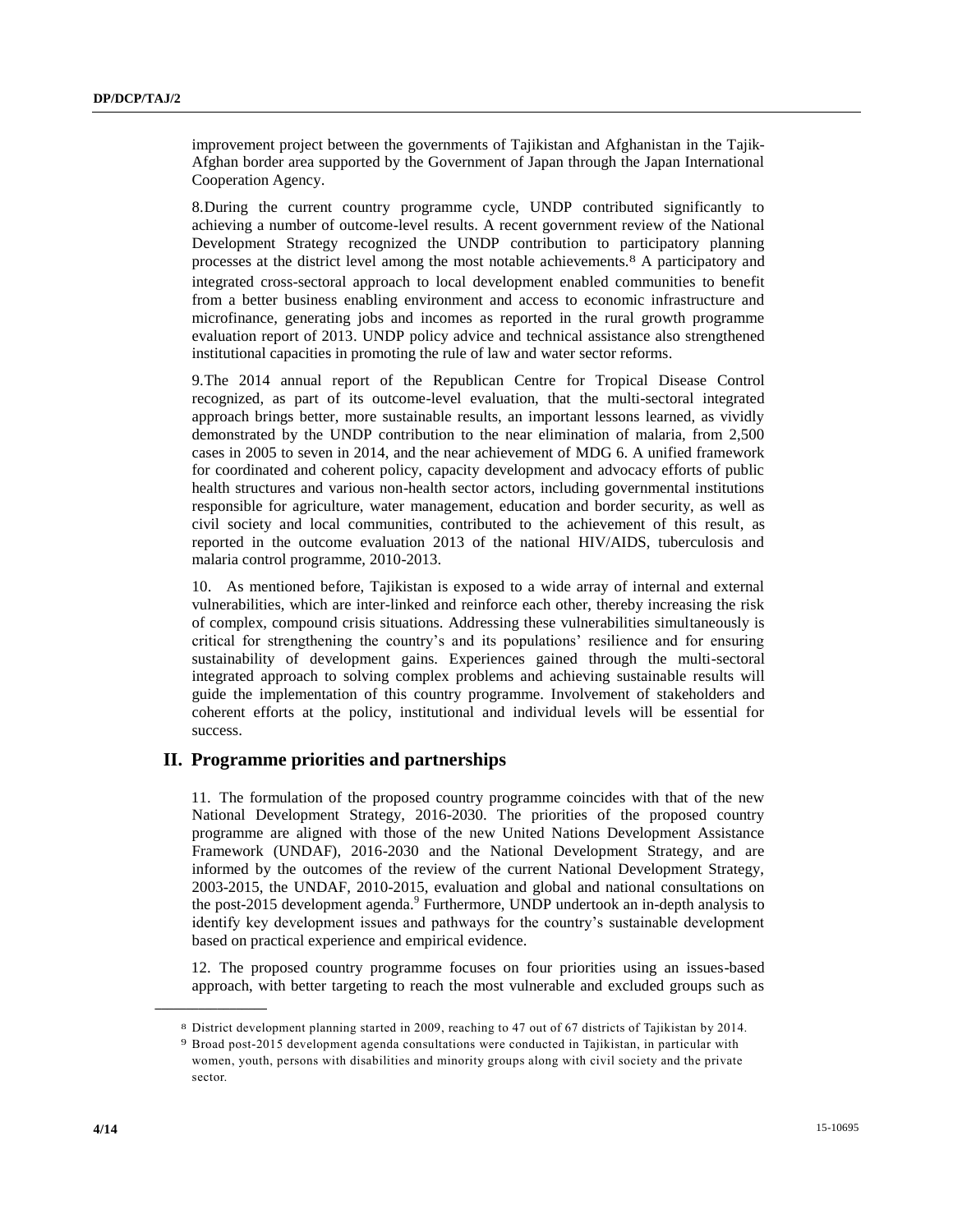women in rural areas (including female-headed households), persons with disabilities, persons living with HIV and unemployed youth. Using its strong partnership with government institutions at all levels, United Nations organizations, development partners, private sector and civil society, UNDP will advise on 'big picture' reforms and undertake capacity-building and scaling-up actions to address programme priorities in a coherent, sustainable manner. UNDP will promote the advancement of gender equality and empowerment of women as agents of change and as leaders in the development processes that shape their lives. It will emphasize and promote South-South and triangular cooperation as distinct drivers of change and results. UNDP is committed to expanding the range and scope of South-South and triangular cooperation partnerships to foster development prospects, particularly in the areas of local governance, access to justice and social inclusion. Concrete examples of targeting, scaling-up and South-South and triangular cooperation are provided below.

13. In line with the UNDP strategic plan (2014-2017), the programme will aim at transformational development results in the following priority areas: (a) improved governance, rule of law and access to justice; (b) sustainable and equitable economic growth; (c) social equity and protection of vulnerable groups from violence and discrimination; and (d) resilience and environmental sustainability. It will contribute directly to strategic plan outcomes 1, 2, 4, 5, and indirectly to outcomes 3 and 7.

14. *Improved governance, rule of law and access to justice.* To reverse growing inequalities and exclusion, UNDP will support policies and capacities for more effective, transparent, accountable and responsive governance that will bring greater development benefits to citizens and increase their confidence in public institutions. Strengthening national and local governance will be the key to securing more equitable access to services for the poor and excluded. UNDP will pursue this goal by bringing about improvements in the policy, legislative and financial frameworks that will result in stronger, transparent and accountable planning and budget allocation, sustainable public procurement, improved management and monitoring capacities for service delivery across sectors (including for persons living with HIV) in both urban and rural areas, while testing and scaling up new models of civil society engagement and voice. UNDP will also support the Government in identifying and implementing institutional and legal responses, and in fostering broader public and government engagement to address and change practices of corruption.

15. UNDP will also address inequalities and exclusion through reinforced rule of law and access to justice. It will support sector-wide policy development and help to create an effective, transparent and sustainable legal aid system and improved civil registration services, especially for rural women, victims of domestic violence, and persons with disabilities. UNDP will support the Government in ratifying major human rights conventions, including the Convention of the Rights of Persons with Disabilities and the Optional Protocol to the Convention against Torture, and in implementing Universal Periodic Review (UPR) recommendations. To increase citizens' security in border areas and to promote social cohesion and intercommunal cooperation, UNDP will support efforts to improve integrated border management and cross-border cooperation, including with regard to community access to land and water resources, while safeguarding the rights of persons needing international protection.

16. *Sustainable and equitable economic growth.* Based on its comparative advantages and experiences, and in collaboration with various stakeholders, UNDP will continue to promote private sector development by creating a favourable environment for businesses, trade and direct investments. For these purposes, UNDP will assist the Government in implementing its World Trade Organization post-accession plan and strengthen its regional collaboration, for example, with Afghanistan and Kyrgyzstan in the agro-processing sector,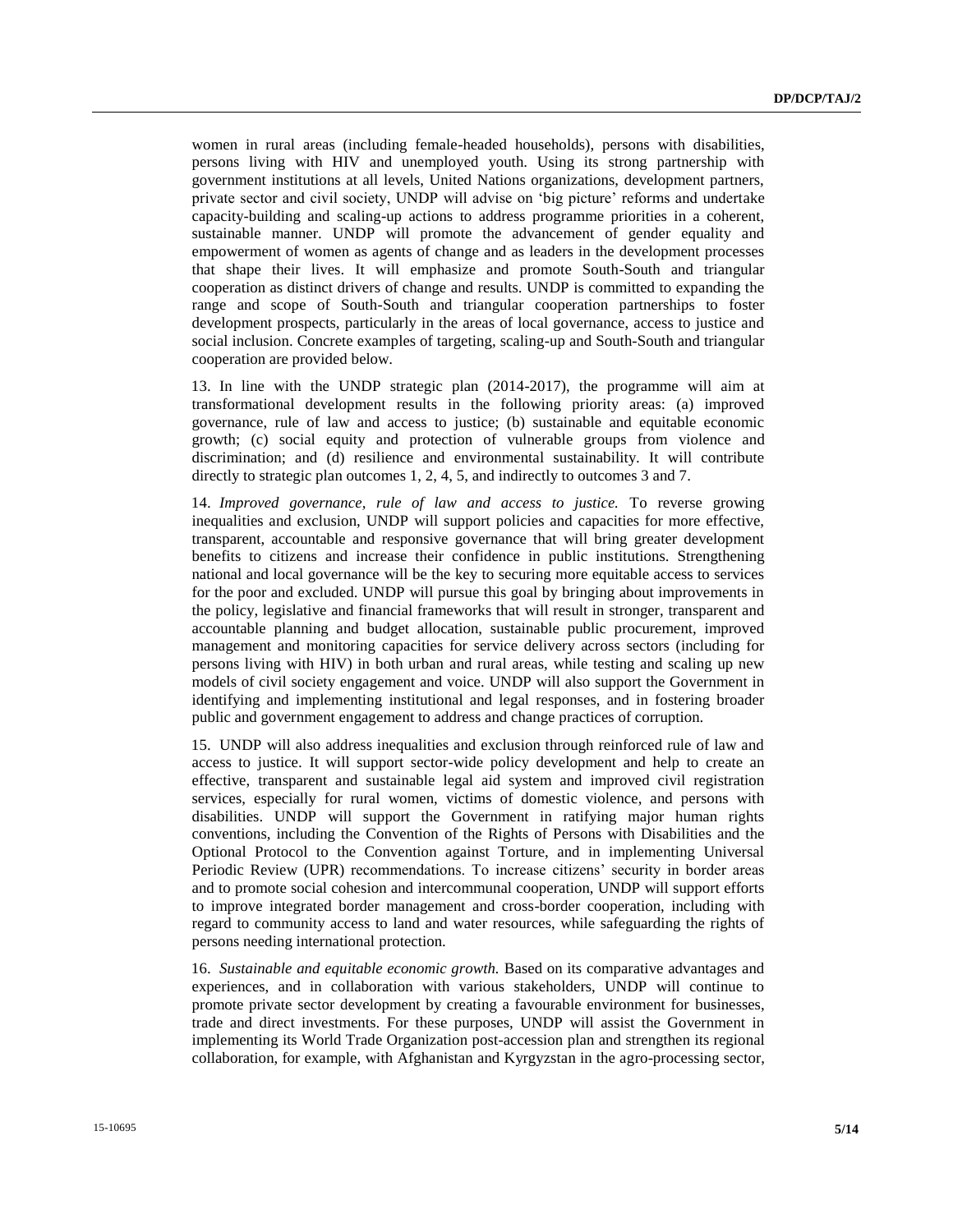using South-South and triangular cooperation, as it helps to adapt Tajikistan trade and business strategies to economic prospects in the region.

17. Using its on-the-ground presence and established partnerships in the Khatlon and Soghd regions and Rasht Valley, UNDP will continue to support local policies and capacities for job creation and improved livelihoods, particularly for women and youth, through sustainable management of natural resources. UNDP will replicate this support in other regions, including the Gorno Badakshan Autonomous Oblast. UNDP will help to develop 'green jobs' through promotion of economic diversification and sustainable technologies at the local level and improved access to irrigation and sustainable and renewable energy resources. It will work to scale up the successful practice of community mobilization and the establishment of a supporting chain of referral services for target beneficiaries – from access to professional and vocational education, to access to finance and relevant legal assistance. It will expand the target areas to include mountainous and remote rural areas and cross-border areas with marked poverty rates. The organization will promote innovative approaches to social entrepreneurship and inclusive business models to help small enterprises access value chains, expand and create jobs.

18. *Social equity and protection of vulnerable groups from violence and discrimination.* Increasing inequalities among certain population groups suffering a range of discriminations, especially women in rural areas, unemployed youth, persons with disabilities and persons living with HIV, call for targeted solutions to protect their rights, and empower them in line with the new UNDAF and the corporate UNDP strategic agenda. Through increased collaboration with civil society and joint efforts with other United Nations organizations as part of the Delivering-as-One approach, UNDP will assist the Government to address the issues of domestic violence and to accelerate holistic reforms for social protection. UNDP, jointly with United Nations organizations, will develop the capacity of the national Agency of Statistics to improve the quality and availability of disaggregated data and statistical information in order to inform policy decisions targeting the most vulnerable. UNDP will support civil society organizations' participation in policy discussions to ensure they are part of solutions to address and prevent issues of violence against women and stigma and discrimination against persons living with HIV/AIDS and persons with disabilities. UNDP will address gender inequalities from an integral perspective; it will support women's economic empowerment through greater employment and livelihood opportunities in remote and rural areas. UNDP will also support national and local actors to increase the gender responsiveness of social protection measures.

19. *Resilience and environmental sustainability.* The programme will promote integrated and gender-responsive approaches to development, building the resilience of communities to climate variability and climate-related hazards, in line with the UNDP strategic plan. UNDP will ensure that disaster risk reduction and adaptation strategies address the differential vulnerabilities of men and women. UNDP will maintain its strategic policy dialogue with the Government to promote: renewable energy and energy efficiency; the reform agenda for integrated water resource management; increased climate resilience, and disaster risk reduction. UNDP will support the creation of local-level green jobs and promote access to energy (using South-South and triangular cooperation for transfer of knowledge and technologies), water and the sound management of chemicals and waste. In this regard, UNDP will partner with global environmental funds (Global Environment Facility (GEF), Green Climate Fund), United Nations Environment programme (UNEP), the United Nations Office for the Coordination of Humanitarian Affairs (UNOCHA) and the United Nations International Strategy for Disaster Reduction (UNISDR), as well as development partners to design and implement sustainable management solutions of natural resources and ecosystem services at national and subnational levels.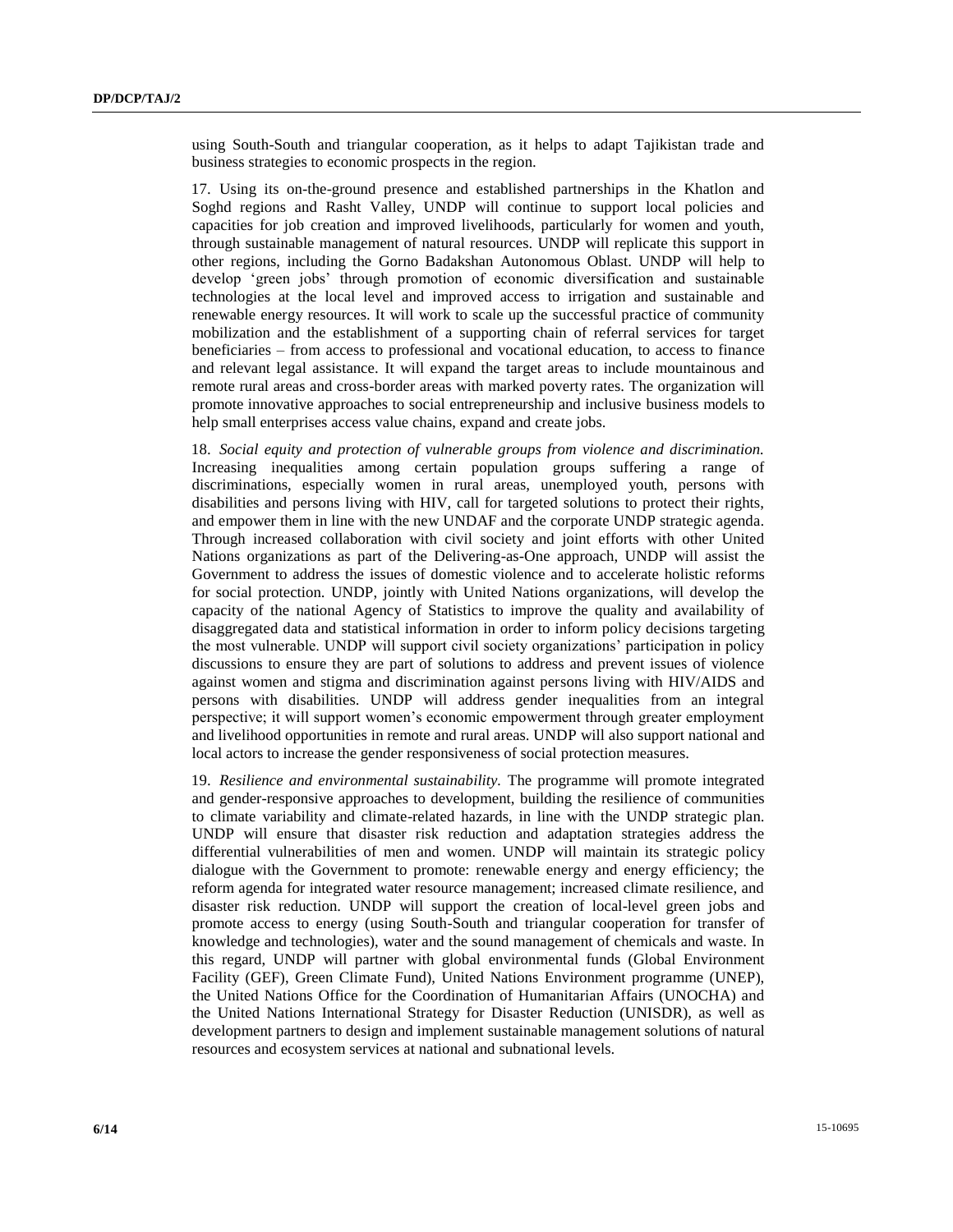## **III. Programme and risk management**

20. The country programme outlines UNDP contributions to national results and serves as the primary unit of accountability to the Executive Board for results alignment and resources assigned to the programme at country level. Accountabilities of managers at the country, regional and headquarters levels with respect to country programmes are prescribed in the organization's programme and operations policies and procedures along with the internal controls framework.

21. The programme will be nationally executed as defined in the UNDAF, 2016-2020. The National Steering Committee under the UNDAF will oversee overall progress, being informed by the results groups made up of national partners and United Nations organizations. UNDP will take part in the national Development Coordination Council and will continue to lead its governance cluster. UNDP will take full account of social and environmental sustainability issues when designing and running its projects.

22. Project implementation modalities are agreed with the Government and include direct implementation, while steadily transitioning towards national implementation where capacities and circumstances permit. When using the national implementation modality, UNDP will undertake micro-assessments using the harmonized approach to cash transfers modality to gauge the ability of potential implementing partners to manage resources, and it will help to develop their project management capacity. UNDP will directly implement projects in specific circumstances and those previously approved, as well as those supported by vertical funds such as the GEF and the Global Fund to Fight AIDS, Tuberculosis and Malaria (GFATM). The country office is experienced and fully capacitated to undertake the direct implementation modality and to provide support to national implementation.

23. The Government agreed that UNDP will provide support services for national implementation, as required, which would not involve a separate letter of agreement. This modality reduces project management risks, considering the complexity and specificity of the Tajikistan development context.

24. UNDP will work with the Government to design a strategic, coherent, long-term partnership and resource mobilization strategy to meet the country programme quality and resource requirements and to manage the risk of under-funding. UNDP will apply innovative, policy-oriented, issues-based cooperation approaches with multilateral and bilateral development partners such as the European Union, Finland, Japan, Switzerland, and the United Kingdom, and will strategically engage with emerging donors, including but not limited to the Russian Federation and Turkey. UNDP will also negotiate with the Government mutually beneficial opportunities that greater government cost-sharing could engender in the future.

25. The main external risks for programme delivery relate to the potential decline of stability and security triggered by the regional economic crises and/or the situation in Afghanistan. Internal risks are linked to natural disasters, community-level disputes over access and management of natural resources, and social instability over the potential deterioration of the socioeconomic situation and rising unemployment. UNDP will closely monitor the situation, introduce risks mitigation measures and apply an early warning approach.

### **V. Monitoring and evaluation**

26. Considering the challenges to data and statistical information quality and availability, monitoring and evaluation will be a key element of this programme. Based on lessons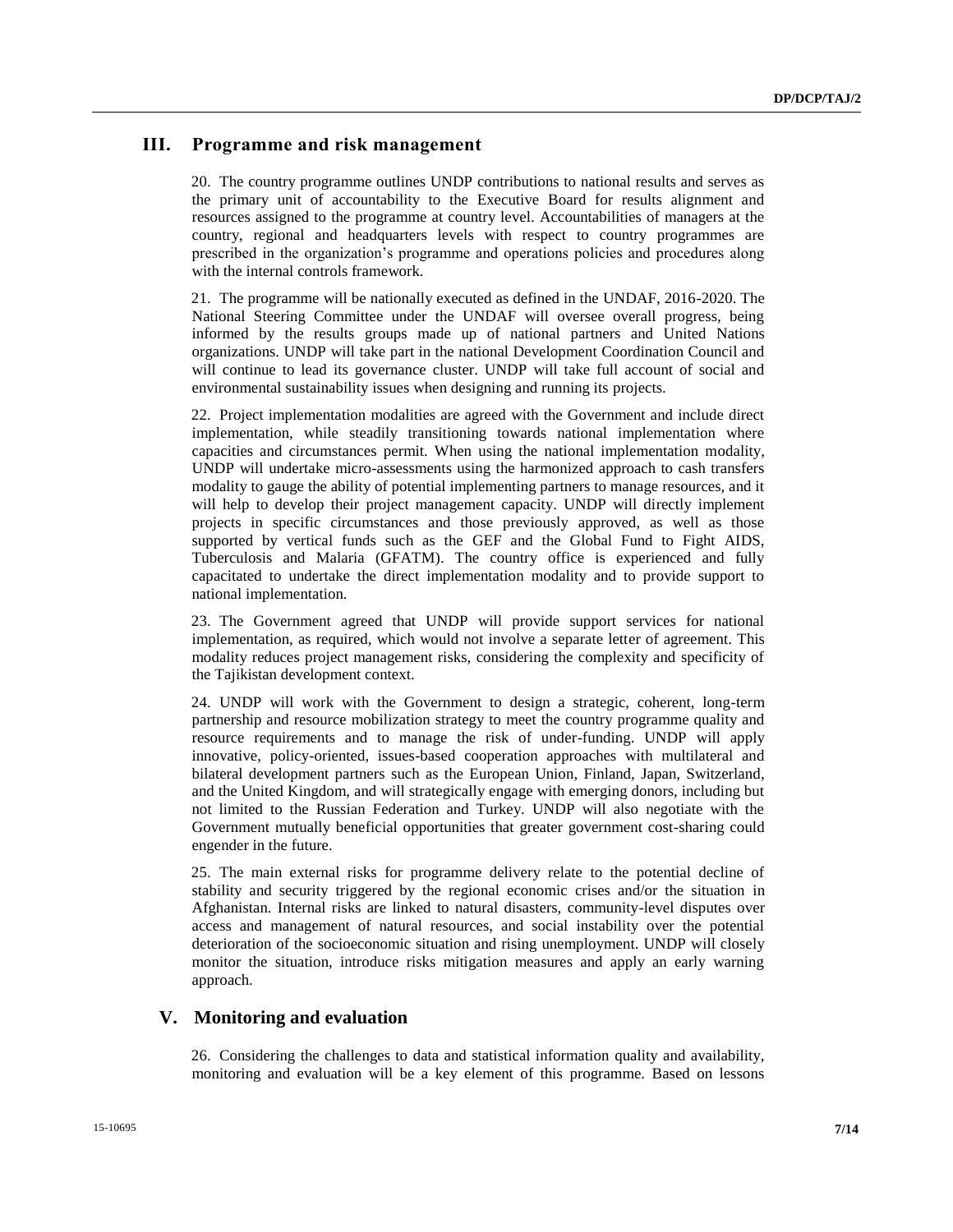learned on the challenges in measuring progresses of the current UNDAF and the country programme action plan, the results and resources framework identifies more specific, measurable, achievable, relevant and time-bound (SMART) indicators and relies on national data and statistics from international sources, including United Nations organizations' estimates and analysis.

27. UNDP will enhance and expand the monitoring and evaluation platform to ensure better quality and data disaggregation by sex, age, wage, rural/urban and other target groups of population. To achieve this, UNDP will commission assessments, analysis and surveys. It will use independent external evaluations to strengthen robust measurement and facilitate learning and evidence-based decision-making. It will carry out monitoring and evaluation through UNDAF mechanisms, engaging United Nations organizations, government, civil society and development partners.

28. UNDP will further support existing national monitoring and evaluation systems, such as the automated system in the Ministry of Economic Development and Trade and the Aid Information Management System, developed with UNDP assistance, in coordination with various partners, to enhance national data collection and statistical systems over time.

29. To strengthen the internal monitoring and evaluation function, UNDP will apply a systematic approach through regular collection and analysis of disaggregated data, use of existing innovative monitoring and evaluation tools and staff capacity building. UNDP will allocate human resources and a proportion of project budgets to cover the costs of these activities.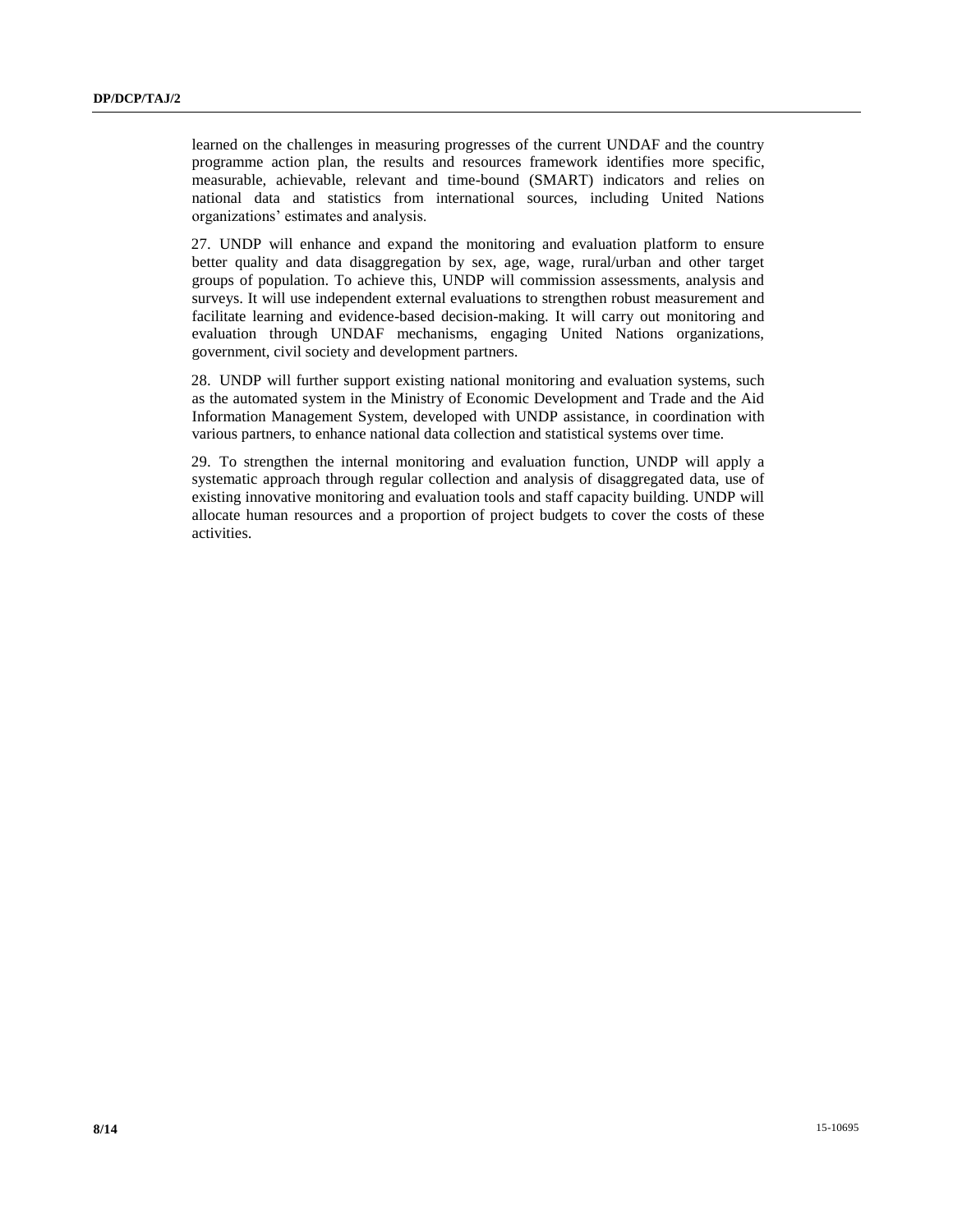# **Annex. Results and resources framework for Tajikistan (2016-2020)**

#### **NATIONAL PRIORITY OR GOAL:** Improving public administration system and macroeconomic development (Outcomes 5.2.1.; 5.2.3.; 5.2.4.).

**UNDAF OUTCOME 1:** People in Tajikistan have their rights protected and benefit from improved access to justice and quality services delivered by accountable, transparent, and gender-responsive legislative, executive and judicial institutions at all levels.

## **RELATED STRATEGIC PLAN OUTCOME:** 2.

**\_\_\_\_\_\_\_\_\_\_\_\_\_\_\_\_\_\_**

| KELATED STKATEGIC FLAN OUTCOME; 2.                                                    |                                                                                                         |                                                                                                                                                                                                            |                                                                                |                                                                            |  |  |
|---------------------------------------------------------------------------------------|---------------------------------------------------------------------------------------------------------|------------------------------------------------------------------------------------------------------------------------------------------------------------------------------------------------------------|--------------------------------------------------------------------------------|----------------------------------------------------------------------------|--|--|
| <b>UNDAF OUTCOME</b><br><b>INDICATOR(S),</b><br><b>BASELINES, TARGET(S)</b>           | <b>DATA SOURCE AND</b><br><b>FREQUENCY OF DATA</b><br><b>COLLECTION, AND</b><br><b>RESPONSIBILITIES</b> | <b>INDICATIVE COUNTRY PROGRAMME OUTPUTS (including</b><br><i>indicators, baselines, targets)</i>                                                                                                           | <b>MAJOR PARTNERS/</b><br><b>PARTNERSHIPS</b><br><b>FRAMEWORKS</b>             | <b>INDICATIVE</b><br><b>RESOURCES</b><br><b>BY OUTCOME</b><br>(US dollars) |  |  |
| Indicator 1.1. Voice and<br>accountability<br>Baseline: 2013: -1.48; Target: 0        | Worldwide governance<br>indicators (-2.5 to 2.5 high),<br>World Bank                                    | Output 1.1: The national and subnational governments have the<br>capacity to strategically plan, budget, monitor and deliver basic<br>services in an inclusive, transparent and participatory manner       | Executive Office of the<br>President                                           | Regular:<br>\$4,585,000                                                    |  |  |
| <b>Indicator 1.2.</b> Government<br>effectiveness<br>Baseline: 2013: -1.08; Target: 0 | Open budget index                                                                                       | <b>Indicator 1.1.1:</b> Number of subnational governments/administrations                                                                                                                                  | National Human Rights<br>Institution                                           | Other:<br>\$50,574,000                                                     |  |  |
| Indicator 1.3. Rule of law<br>Baseline: 2013: -1.24; Target: 0                        | Public opinion survey on<br>perception of the quality of                                                | which show improved capacities for planning, budgeting and<br>monitoring, including on gender-responsive planning, budgeting and<br>monitoring, basic service delivery                                     | Ministry of Justice                                                            |                                                                            |  |  |
| Indicator 1.4. Open budget<br>index                                                   | services (commissioned by<br>the United Nations)                                                        | Baseline: 2, Target: 4; Data source: Ministry for Economic<br>Development and Trade reports                                                                                                                | Ministry for Economic<br>Development and Trade                                 |                                                                            |  |  |
| Baseline: 17<br>Legislative strength:                                                 | The Statistics Agency under                                                                             | <b>Indicator 1.1.2:</b> Number of additional civil society groups, including                                                                                                                               | Ministry of Finance                                                            |                                                                            |  |  |
| moderate; Strength<br>Assessment Inventory                                            | the President of the Republic<br>of Tajikistan                                                          | women, youth, disability and HIV-focused civil society organizations<br>(CSOs), have strengthened capacity to engage in critical development                                                               | Ministry of Health and<br>Social Protection                                    |                                                                            |  |  |
| strength: strong; Public<br>engagement: weak<br>Target: 41                            | Treaty body reports                                                                                     | issues and development planning, budgeting and monitoring at<br>national and local levels<br>Baseline: To be determined; Target: Additional 10 for each group;                                             | Parliament<br><b>Statistics Agency</b>                                         |                                                                            |  |  |
| Indicator 1.5. Percentage of<br>improvement in public                                 | Report on implementation of<br>the judicial and legal reform                                            | Data source: Evaluation reports                                                                                                                                                                            | Agency on Civil Service                                                        |                                                                            |  |  |
| confidence in delivery of<br>basic services, disaggregated<br>by sex, urban/rural and | programme<br>Report on implementation of                                                                | <b>Indicator 1.1.3:</b> Extent to which national government (Local<br>Development Committee) is able to strategically plan and monitor<br>budget allocations for service delivery at the subnational level | District authorities, local<br>self-governments                                |                                                                            |  |  |
| income<br>Baseline: 0%<br>Target: 10%                                                 | national and local<br>development<br>strategies/programmes                                              | Baseline: not available, Target: partially; Data source: Evaluation<br>reports                                                                                                                             | Committee on Women and<br><b>Family Affairs</b>                                |                                                                            |  |  |
| Indicator 1.6. Percentage of                                                          |                                                                                                         | Output 1.2: Justice sector institutions enabled to uphold rule of                                                                                                                                          | AIDS centres                                                                   |                                                                            |  |  |
| most at-risk population living<br>with HIV.                                           | Annual AIDS progress                                                                                    | law in compliance with international commitments; promote and<br>protect human rights and improve access to justice and civil                                                                              | CSOs                                                                           |                                                                            |  |  |
| Baseline: People who inject<br>drugs: 12.8%; Sex workers:<br>4.7%; Men Who Have Sex   | report, data of National<br>HIV/AIDS Centre, Joint                                                      | registration of vulnerable population groups, especially women,<br>vouth and persons with disabilities                                                                                                     | United Nations Children's<br>Fund (UNICEF), UNFPA,                             |                                                                            |  |  |
| with Men (MSM): 1.5%<br>Target: People who inject                                     | <b>United Nations Programme</b><br>on HIV/AIDS (UNAIDS)<br>data (biennially)                            | <b>Indicator 1.2.1:</b> Number of strengthened operational institutions<br>supporting the fulfilment of nationally and internationally ratified                                                            | United Nations Entity for<br>Gender<br>Equality<br>and<br>Empowerment of Women |                                                                            |  |  |
| drugs: $<$ 10%; Sex workers: $<$<br>$4\%$ : MSM: < $1.5\%$                            |                                                                                                         | human rights obligations<br>Baseline: very partially <sup>10</sup><br>Target: partially; Data source: treaty body reports                                                                                  | (UN-Women),<br>World<br>Health<br>Organization                                 |                                                                            |  |  |

10 Baseline will be available as part of UPR second cycle due in 2016.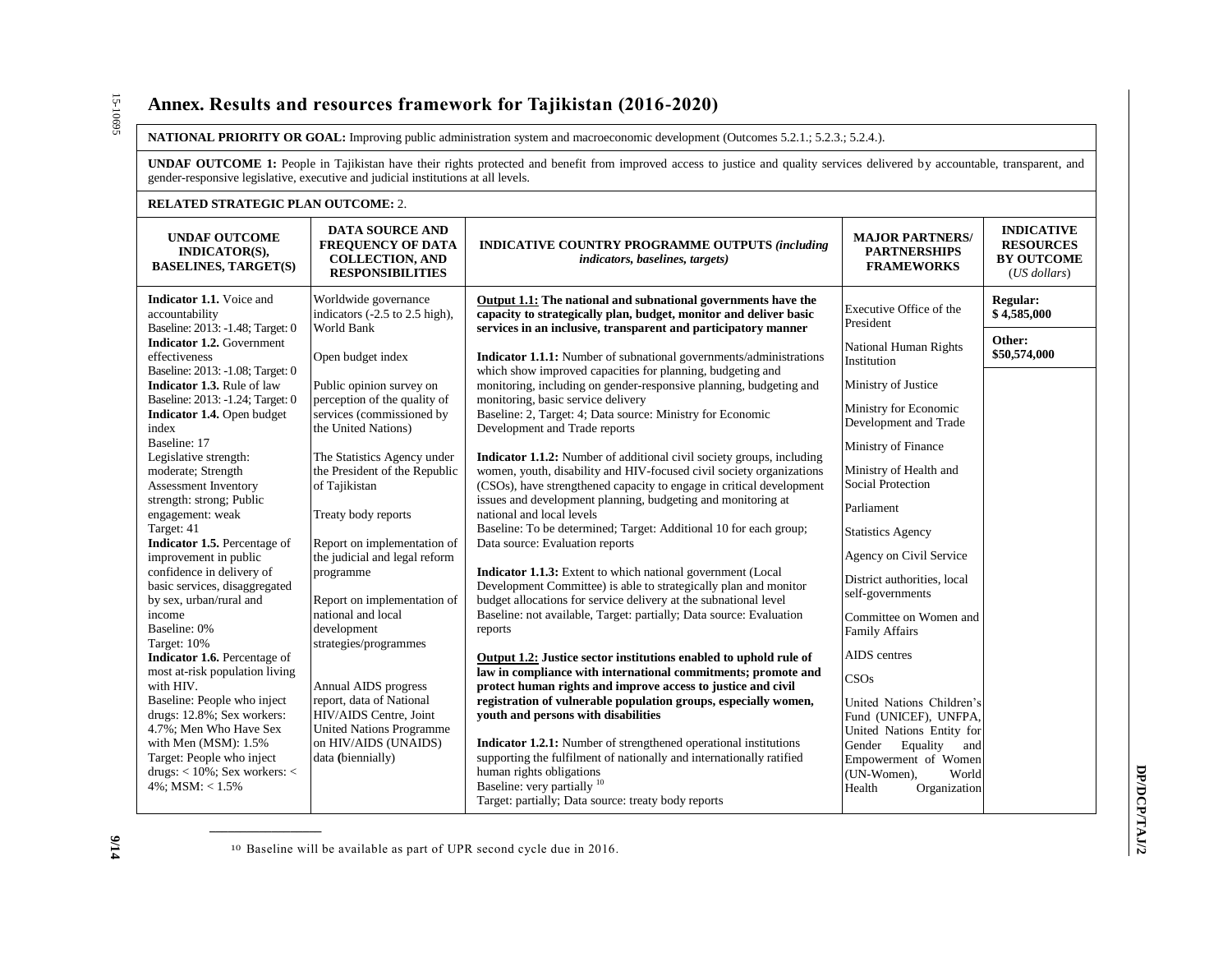|                                                                                                                                                                | Indicator 1.2.2: Number of people with access to state guaranteed<br>legal aid services, disaggregated by sex and disability condition; <sup>11</sup><br>Baseline: 0<br>Target: 20,760 people, including 13,701 women, 1,660 persons with<br>disabilities; Data source: Legal Aid Case Management System<br>Output 1.3: National institutions, systems, laws and policies<br>strengthened for equitable, accountable and effective delivery of<br><b>HIV</b> and related services<br>Indicator 1.3.1: Number of people reached by behavioural change<br>communication, sex-disaggregated<br>Baseline: 2014: 30,137 (23,102 men, 7,035 women)<br>Target: 31,753 men, 9,165 women; Data source: GFATM reports<br>Indicator 1.3.2: Number of men and women living with HIV<br>receiving antiretroviral therapy<br>Baseline: 1,286 men, 880 women;<br>Target: 2,661 men, 2,177 women; Data source: GFATM reports<br>Output 1.4: Cross-border cooperation along the Tajik-Afghan and<br>Kyrgyz-Tajik border enhanced to reduce insecurity risks<br><b>Indicator 1.4.1:</b> Number of new border related infrastructure and<br>services operating along the Tajik-Afghan border<br>Baseline: $0;^{12}$ Target: 10<br>Indicator 1.4.2: Number of people benefiting from mediation<br>mechanisms and measures following the diagnostic reports<br>identifying/analysing potential conflicts and risks to development<br>Baseline: 0; Target: 80,000; Data source: Independent assessment<br><b>NATIONAL PRIORITY OR GOAL:</b> Improvement of the investment climate and development of the private sector and entrepreneurship (Outcomes 5.2.5; 5.2.6; 5.2.7; 5.2.8). | (WHO), UNAIDS<br>Japan<br>International<br>Cooperation<br>Agency<br>(JICA),<br>Shanghai<br>Cooperation Organization,<br>Government of Finland,<br>Government of the Russian<br>Federation, GFATM, other<br>donors |                                |  |  |
|----------------------------------------------------------------------------------------------------------------------------------------------------------------|---------------------------------------------------------------------------------------------------------------------------------------------------------------------------------------------------------------------------------------------------------------------------------------------------------------------------------------------------------------------------------------------------------------------------------------------------------------------------------------------------------------------------------------------------------------------------------------------------------------------------------------------------------------------------------------------------------------------------------------------------------------------------------------------------------------------------------------------------------------------------------------------------------------------------------------------------------------------------------------------------------------------------------------------------------------------------------------------------------------------------------------------------------------------------------------------------------------------------------------------------------------------------------------------------------------------------------------------------------------------------------------------------------------------------------------------------------------------------------------------------------------------------------------------------------------------------------------------------------------------------------------------------------------|-------------------------------------------------------------------------------------------------------------------------------------------------------------------------------------------------------------------|--------------------------------|--|--|
|                                                                                                                                                                | UNDAF OUTCOME 2: People in Tajikistan benefit from equitable and sustainable economic growth through decent and productive employment, stable energy supply, improved access                                                                                                                                                                                                                                                                                                                                                                                                                                                                                                                                                                                                                                                                                                                                                                                                                                                                                                                                                                                                                                                                                                                                                                                                                                                                                                                                                                                                                                                                                  |                                                                                                                                                                                                                   |                                |  |  |
| to specialized knowledge and innovation and more favourable business environment especially for entrepreneurs and farmers.                                     |                                                                                                                                                                                                                                                                                                                                                                                                                                                                                                                                                                                                                                                                                                                                                                                                                                                                                                                                                                                                                                                                                                                                                                                                                                                                                                                                                                                                                                                                                                                                                                                                                                                               |                                                                                                                                                                                                                   |                                |  |  |
| <b>RELATED STRATEGIC PLAN OUTCOMES: 1.</b>                                                                                                                     |                                                                                                                                                                                                                                                                                                                                                                                                                                                                                                                                                                                                                                                                                                                                                                                                                                                                                                                                                                                                                                                                                                                                                                                                                                                                                                                                                                                                                                                                                                                                                                                                                                                               |                                                                                                                                                                                                                   |                                |  |  |
| <b>Indicator 2.1:</b> Rank attained<br>Indicator 2.1:<br>by Tajikistan in World Bank<br>Data source: World Bank                                                | <b>Output 2.1:</b> National and subnational systems and institutions<br>enabled to achieve structural transformation of productive                                                                                                                                                                                                                                                                                                                                                                                                                                                                                                                                                                                                                                                                                                                                                                                                                                                                                                                                                                                                                                                                                                                                                                                                                                                                                                                                                                                                                                                                                                                            | Ministry for Economic                                                                                                                                                                                             | <b>Regular:</b><br>\$5,049,000 |  |  |
| Ease of Doing Business report<br>Ease of Doing Business<br>Baseline: 166<br>report<br>Target: $<$ 166<br>(Annually)                                            | capacities that are sustainable and employment and livelihoods-<br>intensive                                                                                                                                                                                                                                                                                                                                                                                                                                                                                                                                                                                                                                                                                                                                                                                                                                                                                                                                                                                                                                                                                                                                                                                                                                                                                                                                                                                                                                                                                                                                                                                  | Development and Trade<br>Ministry of Agriculture                                                                                                                                                                  | Other:<br>\$63,922,000         |  |  |
| <b>Indicator 2.3:</b> Poverty rate in<br>Tajikistan<br>Indicator 2.3:<br>Baseline: 35,6 %<br>Data source: National<br>Target: 20%<br>reports, and Ministry for | Indicator 2.1.1: Number of additional full-time equivalent jobs created,<br>sex-disaggregated<br>Baseline: 6,295 (including 4,242 female)<br>Target: 81,884 (32,750 female); Data source: Progress reports                                                                                                                                                                                                                                                                                                                                                                                                                                                                                                                                                                                                                                                                                                                                                                                                                                                                                                                                                                                                                                                                                                                                                                                                                                                                                                                                                                                                                                                    | <b>State Committee on</b><br><b>Investments and State</b><br>Property                                                                                                                                             |                                |  |  |

**DP/DCP/TAJ/2**

DP/DCP/TAJ/2

<sup>11</sup> Indicator Note: Tracking cases disaggregated by whether they are related to gender-based violence or others will start in January 2016.

<sup>12</sup> There are eight operational border-crossing points along the Tajik-Afghan border.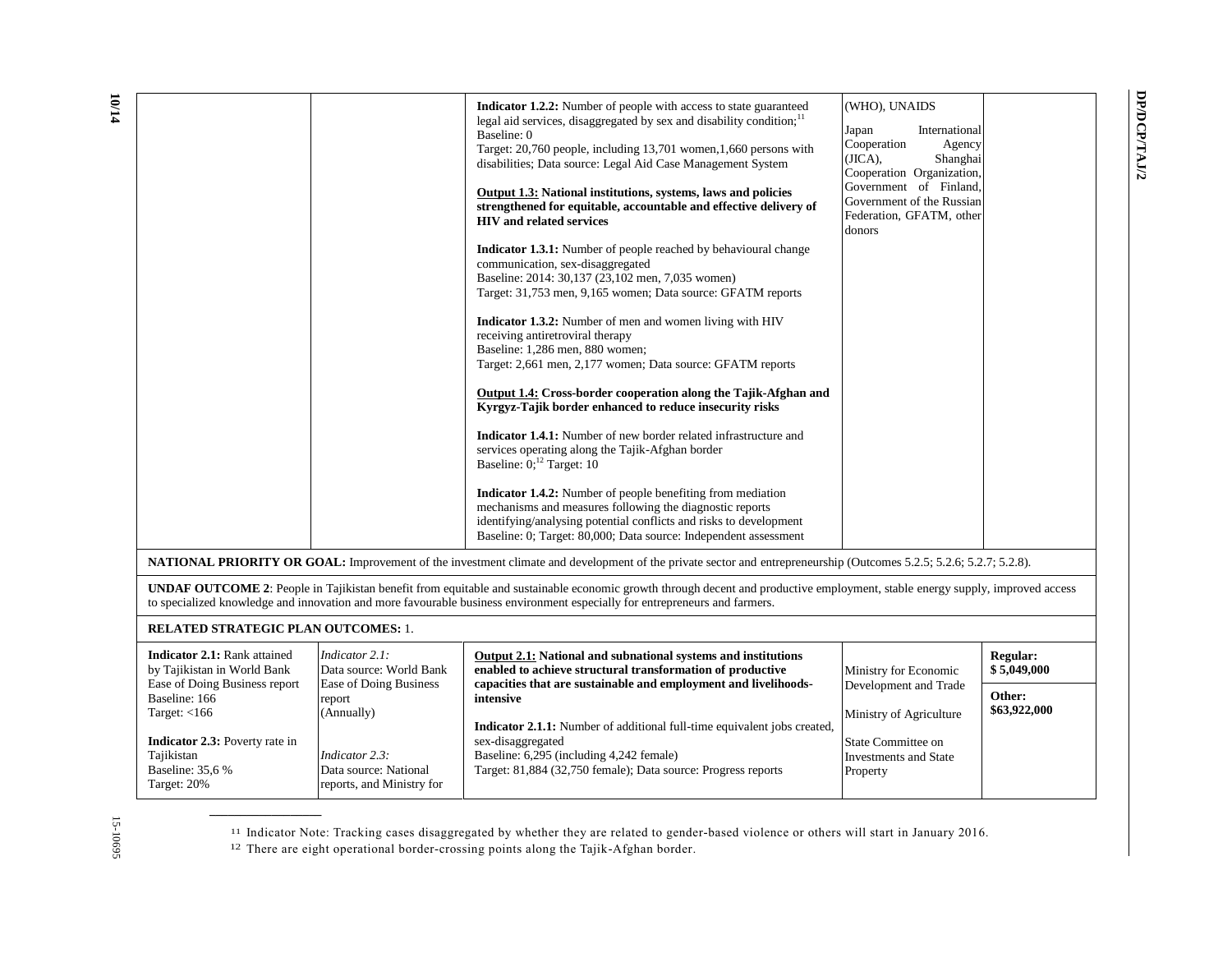15-10695 15-10695

| <b>Indicator 2.4:</b> Employment<br>rate (formal and informal),<br>(disaggregated by sex, age and<br>rural/urban)<br>Baseline: 2013: Overall formal<br>employment rate: 28.26%;<br>disaggregated data are not<br>available or non-comparable<br>Targets: Employment rate: (a)<br>general population: 40% (30%<br>female); (b) young people (18<br>to 30 years): $20\%$ ; (c) Rural<br>population (20%)<br><b>Indicator 2.9:</b> Coverage by<br>cost-efficient and sustainable<br>energy in rural areas during<br>winter<br>Baseline: 5 million people<br>living in rural areas have on<br>average six hours (per day) of<br>electricity in winter<br>Target: Access to cost-efficient<br>and sustainable energy ensured<br>for at least 200,000 people in<br>rural areas for 12 hours in<br>winter | Economic Development<br>and Trade data<br>(Annually)<br>Indicator 2.4:<br>Data source: International<br>Labour Organization (ILO)<br>data and national statistics,<br>Ministry of Labour,<br><b>Employment and Migration</b><br>data<br>$(Annually)^{13}$<br>Indicator2.9:<br>Data source: official<br>government data, data of<br>independent monitoring<br>(barknest.tj)<br>(Annually) | <b>Indicator 2.1.2:</b> Number of additional people benefiting from<br>strengthened livelihoods, sex-disaggregated<br>Baseline: 82,585 (including 40,839 female)<br>Target: 107,361 (42,944 female); Data source: Progress reports<br>Indicator 2.1.3: Extent to which policies, systems and/or institutional<br>measures are in place at the national and subnational levels to generate<br>and strengthen employment and livelihoods<br>Baseline: Very partially<br>Target: Largely; Data source: National Development Strategy review<br><b>Indicator 2.1.4:</b> Number of additional schemes which expand and<br>diversify the productive base, based on the use of sustainable<br>production technologies<br>Baseline: 15<br>Target: 25; Data source: External evaluations<br>Output 2.2: Improved sustainable management and use of natural<br>resources, chemicals and waste, for better livelihoods and<br>employment<br>Indicator 2.2.1: Number of jobs and livelihoods created through<br>solutions for management of natural resources, ecosystem services,<br>chemicals and waste, sex-disaggregated<br>Baseline: 333 (85 for women), 12,000 livelihoods;<br>Target 1,000 (400 for women), 10,000 livelihoods (4,000 for women)<br>Indicator 6.2.2: Status of the water sector reform implementation<br>Baseline: Capacity assessment of the water sector completed<br>Target: All measures related to institutional restructuring of the water<br>sector reform are implemented<br>Output 2.3: Inclusive and sustainable solutions adopted to achieve<br>increased energy efficiency and energy access (especially off-grid<br>sources of renewable energy)<br><b>Indicator 2.3.1:</b> Number of new development partnerships with<br>funding for improved energy efficiency and/or sustainable energy<br>solutions targeting rural communities, prioritising women and<br>vulnerable<br>Baseline: 1<br>Target: 2; Data source: Partners' progress reports<br>Indicator 2.3.2: Number of people with improved access to renewable<br>energy in winter<br>Baseline: 3,700<br>Target: 10,000; Data source: Household surveys | Ministry of Industry and<br>New Technology<br>Ministry of Finance<br>Ministry of Labour,<br>Employment and<br>Migration<br><b>Statistics Agency</b><br>Committee on<br><b>Environmental Protection</b><br><b>National Bank</b><br>District authorities, local<br>self-governments<br>CSO <sub>s</sub> , private sector<br>Food and Agriculture<br>Organization of the United<br>Nations (FAO), ILO, UN-<br>Women, United Nations<br>Economic Commission for<br>Europe (UNECE), United<br>Nations Conference on<br><b>Trade and Development</b><br>(UNCTAD)<br><b>United Nations Human</b><br>Security Trust Fund,<br><b>United Nations Peace</b><br>Building Fund,<br>Government of<br>Japan/JICA, Government<br>of Russia, GEF, other key<br>donors |  |
|----------------------------------------------------------------------------------------------------------------------------------------------------------------------------------------------------------------------------------------------------------------------------------------------------------------------------------------------------------------------------------------------------------------------------------------------------------------------------------------------------------------------------------------------------------------------------------------------------------------------------------------------------------------------------------------------------------------------------------------------------------------------------------------------------|------------------------------------------------------------------------------------------------------------------------------------------------------------------------------------------------------------------------------------------------------------------------------------------------------------------------------------------------------------------------------------------|-----------------------------------------------------------------------------------------------------------------------------------------------------------------------------------------------------------------------------------------------------------------------------------------------------------------------------------------------------------------------------------------------------------------------------------------------------------------------------------------------------------------------------------------------------------------------------------------------------------------------------------------------------------------------------------------------------------------------------------------------------------------------------------------------------------------------------------------------------------------------------------------------------------------------------------------------------------------------------------------------------------------------------------------------------------------------------------------------------------------------------------------------------------------------------------------------------------------------------------------------------------------------------------------------------------------------------------------------------------------------------------------------------------------------------------------------------------------------------------------------------------------------------------------------------------------------------------------------------------------------------------------------------------------------------------------------------------------------------------------------------------------------------------------------------------------------------------------------------------------------------------------------------------------------------------------------------------------------------------------------------------------------------------------------------------------------------------------------------------------------------------------|------------------------------------------------------------------------------------------------------------------------------------------------------------------------------------------------------------------------------------------------------------------------------------------------------------------------------------------------------------------------------------------------------------------------------------------------------------------------------------------------------------------------------------------------------------------------------------------------------------------------------------------------------------------------------------------------------------------------------------------------------|--|
|                                                                                                                                                                                                                                                                                                                                                                                                                                                                                                                                                                                                                                                                                                                                                                                                    |                                                                                                                                                                                                                                                                                                                                                                                          |                                                                                                                                                                                                                                                                                                                                                                                                                                                                                                                                                                                                                                                                                                                                                                                                                                                                                                                                                                                                                                                                                                                                                                                                                                                                                                                                                                                                                                                                                                                                                                                                                                                                                                                                                                                                                                                                                                                                                                                                                                                                                                                                         |                                                                                                                                                                                                                                                                                                                                                                                                                                                                                                                                                                                                                                                                                                                                                      |  |

13 Solid baseline data disaggregation by age/location is not available, proxy indicators based on national estimations or random surveys will be used to estimate disaggregated biennial data.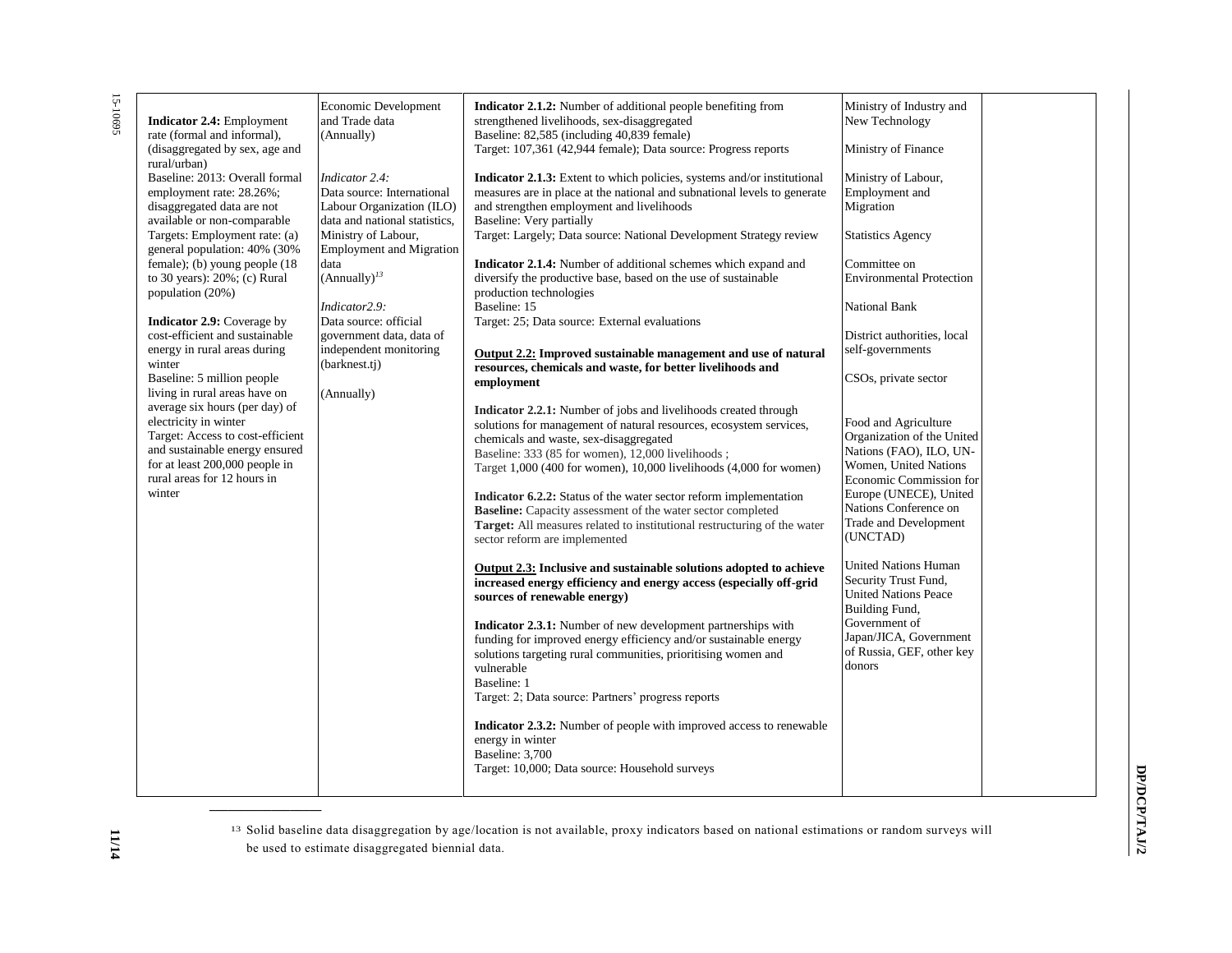| Output 2.4: National data collection, measurement and analytical<br>systems in place to plan, adopt and implement equitable,<br>sustainable and resilient national development strategies and<br>monitor progress on the post-2015 sustainable development goals      |  |
|-----------------------------------------------------------------------------------------------------------------------------------------------------------------------------------------------------------------------------------------------------------------------|--|
| <b>Indicator 2.4.1:</b> Extent to which disaggregated data is used to monitor<br>progress on national development goals aligned with post-2015<br>development agenda<br>Baseline: Very partially<br>Target: Partially; Data source: National statistics               |  |
| <b>Indicator 2.4.2:</b> Effective mechanisms in place to collect and<br>disseminate quality and disaggregated data and gender statistics<br>Baseline: Existing mechanisms are not functional<br>Target: Functional mechanism in place; Data source: Statistics Agency |  |
| uality (Outcome 7.7).                                                                                                                                                                                                                                                 |  |
| disabilities and other vulnerable groups are protected from violence and discrimination, have voice that is he                                                                                                                                                        |  |

**NATIONAL PRIORITY OR GOAL:** Promotion of gender equality (Outcome 7.7).

**UNDAF OUTCOME 5:** Women, youth, children, persons with disabilities and other vulnerable groups are protected from violence and discrimination, have voice that is heard and are respected as equal members of society.

#### **RELATED STRATEGIC PLAN OUTCOME:** 4.

| <b>Indicator 5.1: Gender</b><br>inequality index                                     | Indicator 5.1:<br>Data source: Human                | Output 5.1: Measures accelerated to advance women's economic<br>empowerment and participation in decision-making                                                                                                         | <b>Executive Office</b>                                                       | <b>Regular:</b><br>\$2,548,000 |
|--------------------------------------------------------------------------------------|-----------------------------------------------------|--------------------------------------------------------------------------------------------------------------------------------------------------------------------------------------------------------------------------|-------------------------------------------------------------------------------|--------------------------------|
| Baseline: 0.383<br>Target: $< 0.383$                                                 | Development Report<br>(Annually)                    | <b>Indicator 5.1.1:</b> Extent to which policies to promote women's<br>economic empowerment show improved implementation                                                                                                 | Ministry of Internal<br><b>Affairs</b>                                        | Other:<br>\$18,893,000         |
| <b>Indicator 5.2:</b> Gender gap<br>index (out of $142$ countries; $1=$<br>equality) | Indicator: 5.2<br>Data source: The Global           | Baseline: There has been a national policy debate (informed by<br>evidence-based assessments, advocacy efforts, and/or national<br>dialogues) and/or an agenda for change agreed for policies to promote                 | Committee on Women and<br><b>Family Affairs</b>                               |                                |
| Baseline: 0.665<br>Target: $>0.665$                                                  | Gender Gap Index report,<br>World Economic Forum    | women's economic empowerment.                                                                                                                                                                                            | Committee on Youth,<br>Sports and Tourism                                     |                                |
| <b>Indicator 5.4:</b> Number of 2011<br>UPR gender-specific                          | (Biennially)                                        | Target: There is an observable overall shift in knowledge, attitudes and<br>practices of both duty-bearers and rights-holders in the area affected by<br>the policy (evidence that women's economic empowerment has been | Ministry of Finance<br><b>Statistics Agency</b>                               |                                |
| recommendations implemented<br>Baseline: 2<br>Target: 22                             | Indicator 5.3<br>Data source: UPR<br>implementation | effectively promoted).<br>Data source: Review of national policy documents.                                                                                                                                              | Ministry of Health and<br>Social Protection                                   |                                |
|                                                                                      | (Biennial)                                          | <b>Indicator 5.1.2:</b> Number of strengthened laws/policies in place to<br>secure women's participation in decision-making<br>Baseline: 0                                                                               | Ministry for Economic<br>Development and Trade                                |                                |
|                                                                                      |                                                     | Target: 3; Data source: Convention on Elimination of All Forms of<br>Discrimination against Women reports                                                                                                                | Ministry of Education                                                         |                                |
|                                                                                      |                                                     | <b>Output 5.2: Options enabled and facilitated for inclusive social</b>                                                                                                                                                  | District authorities, local<br>self-governments                               |                                |
|                                                                                      |                                                     | protection of the most vulnerable groups<br><b>Indicator 5.2.1:</b> Extent to which policy and institutional reforms and                                                                                                 | CSOs for women, persons<br>with disabilities, persons<br>living with HIV/AIDS |                                |
|                                                                                      |                                                     | available capacities of national and local actors increase access to<br>social protection schemes targeting the poor and other at-risk groups<br>disaggregated by sex                                                    | UNFPA, UNICEF, UN-<br>Women, Office of the<br><b>United Nations High</b>      |                                |

**DP/DCP/TAJ/2**

DP/DCP/TAJ/2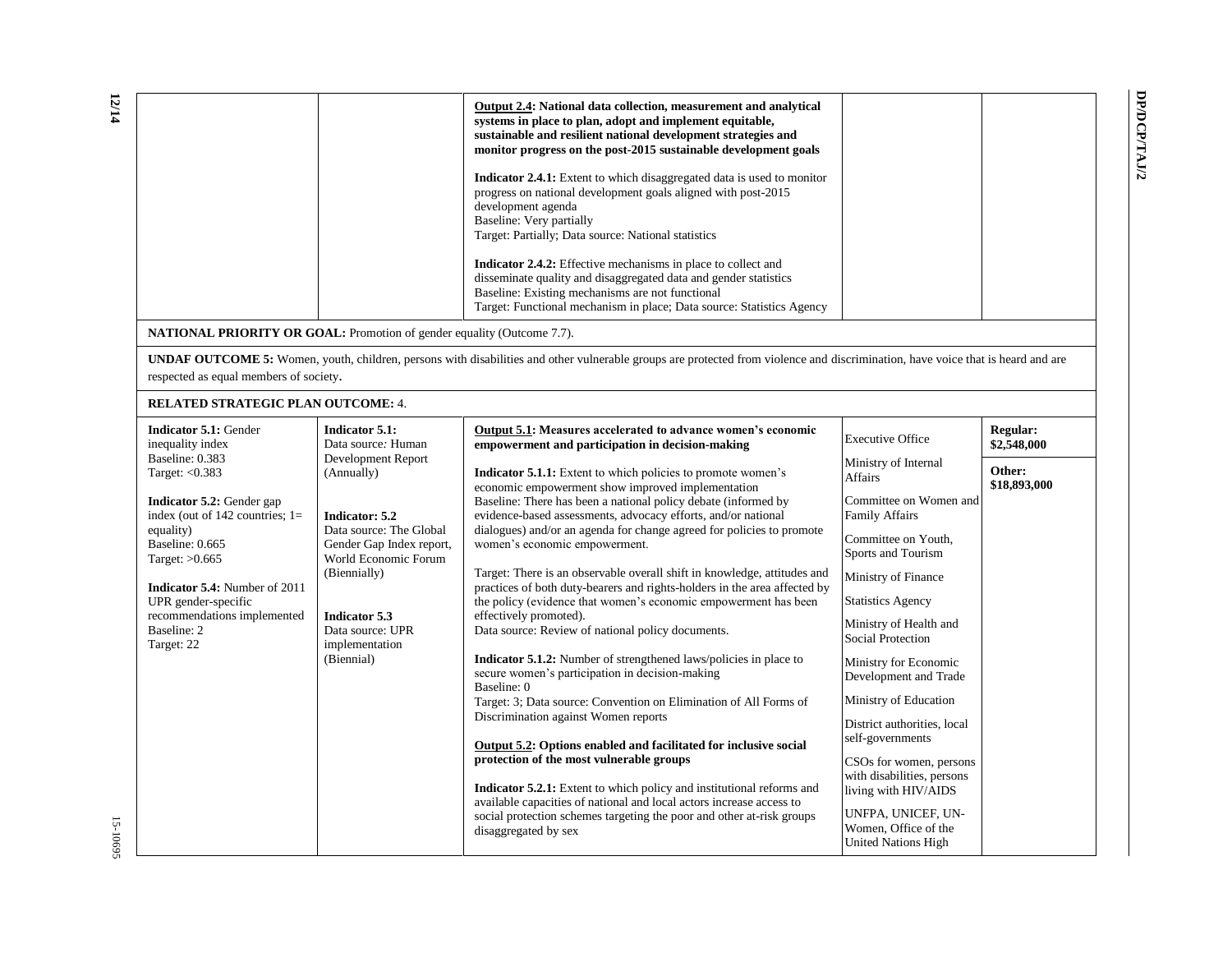|                                                                                                                                                                                                                   |                                                                                 | Baseline: National policy frameworks are at a nascent stage in<br>determining who is excluded from social protection schemes and why.<br>National and local actors lack capacity for gender-responsive social<br>protection<br>Target: Policy/legislative reforms approved and implemented with<br>some evidence that these will lead to increased access and improved<br>targeting for women and poor. Capacities of national and local actors<br>in place to ensure gender-responsive social protection. Data source:<br>Review of policy documents<br>Output 5.3: Civil society enabled to engage in policy level<br>discussions addressing discrimination, gender based violence and<br>emerging issues of inequality<br><b>Indicator 5.3.1:</b> Number of proposals for legal reform to fight<br>discrimination adopted with CSO participation (focus on women,<br>persons with disabilities, minorities, migrants)<br>Baseline: 2<br>Target: 10. Data source: UPR assessment | Commissioner for<br>Refugees, United Nations<br>for Drugs and Crime                                     |                                                          |
|-------------------------------------------------------------------------------------------------------------------------------------------------------------------------------------------------------------------|---------------------------------------------------------------------------------|------------------------------------------------------------------------------------------------------------------------------------------------------------------------------------------------------------------------------------------------------------------------------------------------------------------------------------------------------------------------------------------------------------------------------------------------------------------------------------------------------------------------------------------------------------------------------------------------------------------------------------------------------------------------------------------------------------------------------------------------------------------------------------------------------------------------------------------------------------------------------------------------------------------------------------------------------------------------------------|---------------------------------------------------------------------------------------------------------|----------------------------------------------------------|
|                                                                                                                                                                                                                   |                                                                                 | <b>NATIONAL PRIORITY OR GOAL:</b> Promotion of environmental sustainability (Outcome 7.6).                                                                                                                                                                                                                                                                                                                                                                                                                                                                                                                                                                                                                                                                                                                                                                                                                                                                                         |                                                                                                         |                                                          |
| and sustainable management of natural resources.                                                                                                                                                                  |                                                                                 | <b>UNDAF OUTCOME 6:</b> People in Tajikistan are more resilient to natural and human-disasters benefiting from improved policy and operational frameworks for environmental protection                                                                                                                                                                                                                                                                                                                                                                                                                                                                                                                                                                                                                                                                                                                                                                                             |                                                                                                         |                                                          |
| <b>RELATED STRATEGIC PLAN OUTCOMES: 5.</b>                                                                                                                                                                        |                                                                                 |                                                                                                                                                                                                                                                                                                                                                                                                                                                                                                                                                                                                                                                                                                                                                                                                                                                                                                                                                                                    |                                                                                                         |                                                          |
| Indicator 6.7. Effective<br>institutional and policy<br>frameworks in place to<br>enhance the implementation of<br>disaster and climate risks at the<br>national level that specifically                          | Programme/project reports<br>Laws, policies adopted by<br>government (annually) | Output 6.1: Effective legislative, policy and institutional<br>frameworks in place for conservation, sustainable use, access and<br>benefit sharing of natural resources management, biodiversity,<br>ecosystems<br>Indicator 6.1.1: Institutionalized coordinated environmental                                                                                                                                                                                                                                                                                                                                                                                                                                                                                                                                                                                                                                                                                                   | Committee on<br><b>Environmental Protection</b><br><b>Agency for Forestry</b><br>Agency for             | <b>Regular:</b><br>\$3,129,000<br>Other:<br>\$31,300,000 |
| address equity and gender<br>considerations<br>Baseline: Insufficient<br>capacities of the institutions for<br>disaster risk management in                                                                        |                                                                                 | information management and monitoring system in place<br><b>Baseline: None</b><br>Target: Institutionalized coordinated environmental information<br>management and monitoring system established and functional.                                                                                                                                                                                                                                                                                                                                                                                                                                                                                                                                                                                                                                                                                                                                                                  | Hydrometeorology<br>National Biodiversity and<br><b>Biosafety Centre</b>                                |                                                          |
| Tajikistan<br>Target: Capacitated and well-<br>coordinated policy and<br>institutional frameworks for<br>disaster risk management in                                                                              |                                                                                 | <b>Indicator 6.1.2:</b> Integrated land use planning and sustainable forest<br>management applied across Protected Areas system<br>Baseline: None<br>Target: Largely                                                                                                                                                                                                                                                                                                                                                                                                                                                                                                                                                                                                                                                                                                                                                                                                               | National Platform on<br><b>Disaster Risk Reduction</b><br>Committee for<br><b>Emergencies and Civil</b> |                                                          |
| Tajikistan<br><b>Indicator 6.8.</b> Proportion of<br>at-risk population covered by<br>national and community level<br>mechanisms to prepare for and<br>recover from disaster events<br>Baseline: To be determined |                                                                                 | <b>Indicator 6.1.3:</b> Tajikistan is compliant with Montreal Protocol under<br>the Stockholm Convention on Persistent Organic Pollutants (POPs).<br>Baseline: National plan for implementation of obligations under the<br>Montreal Protocol under the Stockholm Convention on POPs drafted.<br>Target: All measures within the National plan for implementation of<br>obligations under the Montreal Protocol under the Stockholm<br>Convention on POPs implemented.                                                                                                                                                                                                                                                                                                                                                                                                                                                                                                             | Defence<br>CSOs<br>Rapid Emergency<br>Assessment and<br><b>Coordination Team</b>                        |                                                          |
| Target: To be determined                                                                                                                                                                                          |                                                                                 |                                                                                                                                                                                                                                                                                                                                                                                                                                                                                                                                                                                                                                                                                                                                                                                                                                                                                                                                                                                    | UNEP, UNOCHA,                                                                                           |                                                          |